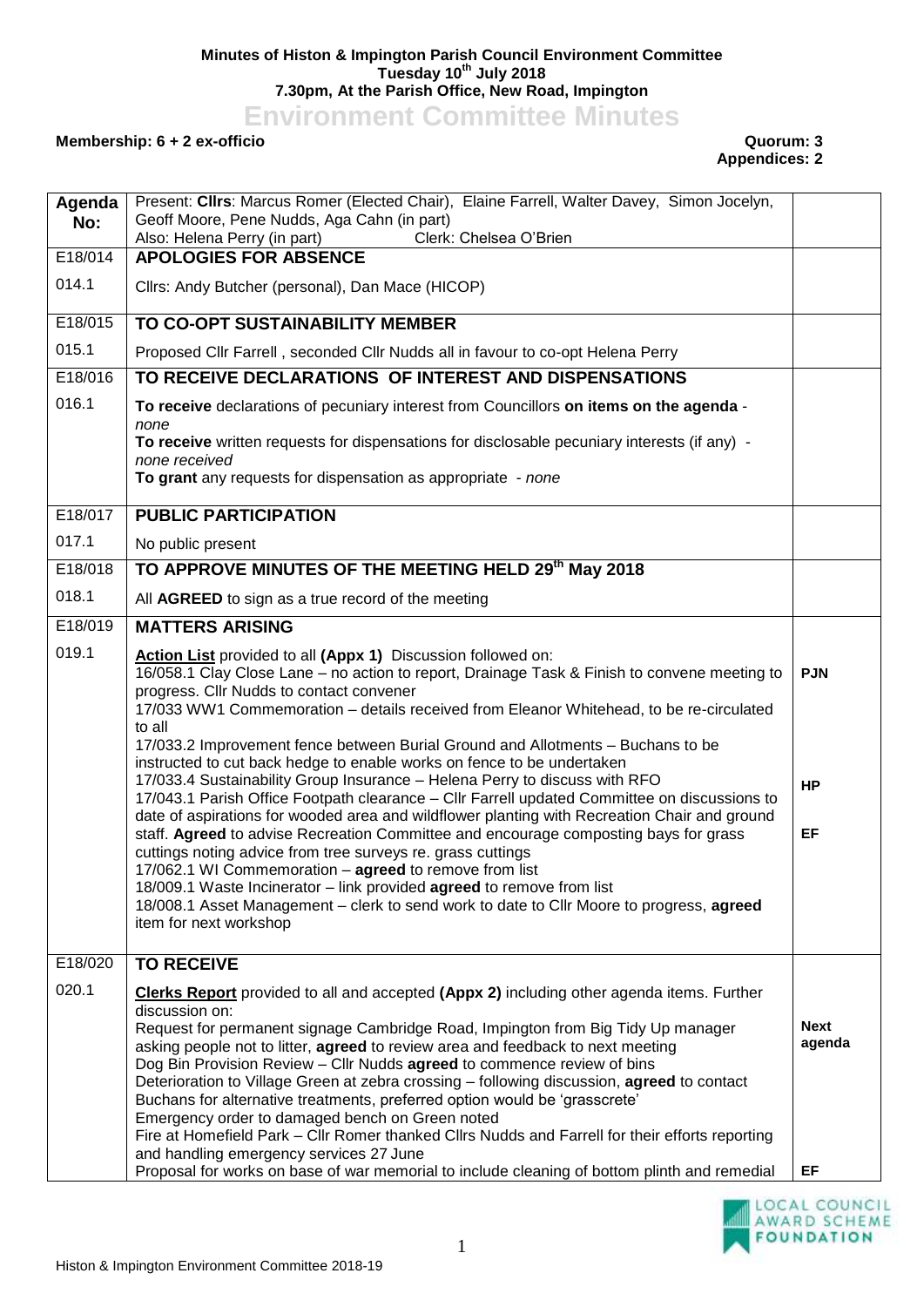|                | work to path edges, agreed to delegate to Cllr Farrell working with the Clerk to action<br>Trees & Allotment Report (Part of Appx 2) Accepted.<br>Allotments: 10 plots available at Gatehouse Road, waiting list offered<br>Gatehouse Road site layout to be provided to allotment officer. Standpipe/borehole water<br>provision, Cllr Nudds reported no progress to date, Helena to take to back to Sustainability<br>Group to explore options noting Cottenham Road (Paradise Allotments) have a borehole. Cllr<br>Jocelyn to provide allotment secretary details to Helena to further<br>Sustainability Group Report social to be held 13 <sup>th</sup> July at the Community Orchard, meeting<br>due to look at upcoming events<br><b>HICOP Report</b> no items raised<br><b>Public Art Working Party Report</b> notes of meeting held 21 <sup>st</sup> June provided to all.<br>Glaze Pavilion - Cllr Nudds to provide Clerk with written statement clarifying ownership status<br>Workshop Outcomes 2 July notes provided to all | SJ/HP<br><b>PJN</b>                |
|----------------|-----------------------------------------------------------------------------------------------------------------------------------------------------------------------------------------------------------------------------------------------------------------------------------------------------------------------------------------------------------------------------------------------------------------------------------------------------------------------------------------------------------------------------------------------------------------------------------------------------------------------------------------------------------------------------------------------------------------------------------------------------------------------------------------------------------------------------------------------------------------------------------------------------------------------------------------------------------------------------------------------------------------------------------------|------------------------------------|
| E18/021        | <b>OTHER MATTERS</b>                                                                                                                                                                                                                                                                                                                                                                                                                                                                                                                                                                                                                                                                                                                                                                                                                                                                                                                                                                                                                    |                                    |
| 021.1<br>021.2 | <b>Quarterly Budget Review</b> – provided to all, no items of concern<br>Review of Outstanding Projects including budget allowance detailed within Clerks Report<br>(Appx 2). Additional discussion on:<br>Electricity for Crossing Keepers Hut and Homefield Park - agreed Geoff Moore working with<br>Clerk and RFO to Project Manage installation<br>Homefield Park Play Equipment – details of equipment to be circulated to members, item for<br>next agenda to review. Noting several projects for Homefield Park; electricity, play equipment<br>and railings, Chair expressed need for a collective approach and site management plan when                                                                                                                                                                                                                                                                                                                                                                                      | <b>Next</b><br>agenda              |
| 021.3          | projects commence<br>Review Evolving Management Plan Dan Mace continues to work with Clerk and RFO to                                                                                                                                                                                                                                                                                                                                                                                                                                                                                                                                                                                                                                                                                                                                                                                                                                                                                                                                   |                                    |
| 021.4          | bring forward on both a management plan and 5 year financial plan<br>Feedback from Feast Market suggestion of having litter picks available to purchase at                                                                                                                                                                                                                                                                                                                                                                                                                                                                                                                                                                                                                                                                                                                                                                                                                                                                              |                                    |
| 021.5          | community events noted<br><b>Communication Channels</b> with other Committees. Cllr Romer to raise at Full Council                                                                                                                                                                                                                                                                                                                                                                                                                                                                                                                                                                                                                                                                                                                                                                                                                                                                                                                      |                                    |
| 021.6          | informal training session for Councillors on 'Slack' messaging tool<br>Plaque for High Street Planters Helena Perry briefed the Committee on approaches of<br>sponsorship of plants and planters on the basis of displaying a plaque. Following discussion,<br>to prevent cluttering and maintenance of plaques, option for sponsors to be advertised in the<br>village noticeboards, website and newsletter to be explored. Helena Perry to report back at                                                                                                                                                                                                                                                                                                                                                                                                                                                                                                                                                                             | <b>MR</b><br><b>Next</b><br>agenda |
| 021.7          | next meeting<br><b>Improvements to Windmill Gardens</b> site evaluation and planting options received from Erika<br>Hunt. Environment Committee welcome ideas for improvements to site but feel project should<br>be led and managed by Environment Committee, item for next agenda to agree how to                                                                                                                                                                                                                                                                                                                                                                                                                                                                                                                                                                                                                                                                                                                                     | <b>Next</b><br>agenda              |
| 021.8          | progress noting need for budget to be identified<br>Additional Costings for completion of Glazed Pavilion no costings received, Cllr Nudds<br>verbally updated Committee on positive communications with contact at Marshalls regarding<br>repair work. Following receipt of costings, timeline/project plan required to ensure smooth                                                                                                                                                                                                                                                                                                                                                                                                                                                                                                                                                                                                                                                                                                  |                                    |
| 021.9          | transition from repair to installation<br>To consider quotes for renovation of BT Phone Box, Milton Road Contractors have<br>declined to vote. Cllr Farrell expressed disappointment the action to re-fresh quotes was<br>conversed at the Public Art Working Party noting delegation in place for Cllr Farrell to progress<br>project. Cllr Farrell to date has engaged with volunteers keen to undertake the renovation.<br>Project to be progressed at next workshop including details of costings of materials required                                                                                                                                                                                                                                                                                                                                                                                                                                                                                                             |                                    |
| 021.10         | To agree layout for school access through Play Area at The Green draft representation<br>provided to all showing meandering path from Junior School to link up with existing path on<br>Play Area. Agreed to present to July Full Council for sanction subject to input from Primary<br>School Task & Finish<br>Chairman formally asked for an extension of 15 minutes under Standing Order 1x), All agreed                                                                                                                                                                                                                                                                                                                                                                                                                                                                                                                                                                                                                             | <b>July Full</b><br><b>Council</b> |
| 021.11         | To consider maintenance implications of school access through Play Area at The Green<br>agreed to defer to next agenda following decision at July Full Council                                                                                                                                                                                                                                                                                                                                                                                                                                                                                                                                                                                                                                                                                                                                                                                                                                                                          | <b>Next</b><br>agenda              |
| 021.12         | Rule Infringement at Burial Ground Cllr Romer updated members of site meeting held<br>attended by himself, Clerk, Deputy Clerk and the family. Noting the designation of "green"<br>cemetery, all felt visual appearance of being 'green' was imperative. Discussion followed on<br>how surface could be brought up level with ground and green in appearance - suggestions<br>included turf, artificial grass or green stones with steel edging acting as a border. Clerk and                                                                                                                                                                                                                                                                                                                                                                                                                                                                                                                                                          |                                    |



 $\overline{\phantom{a}}$